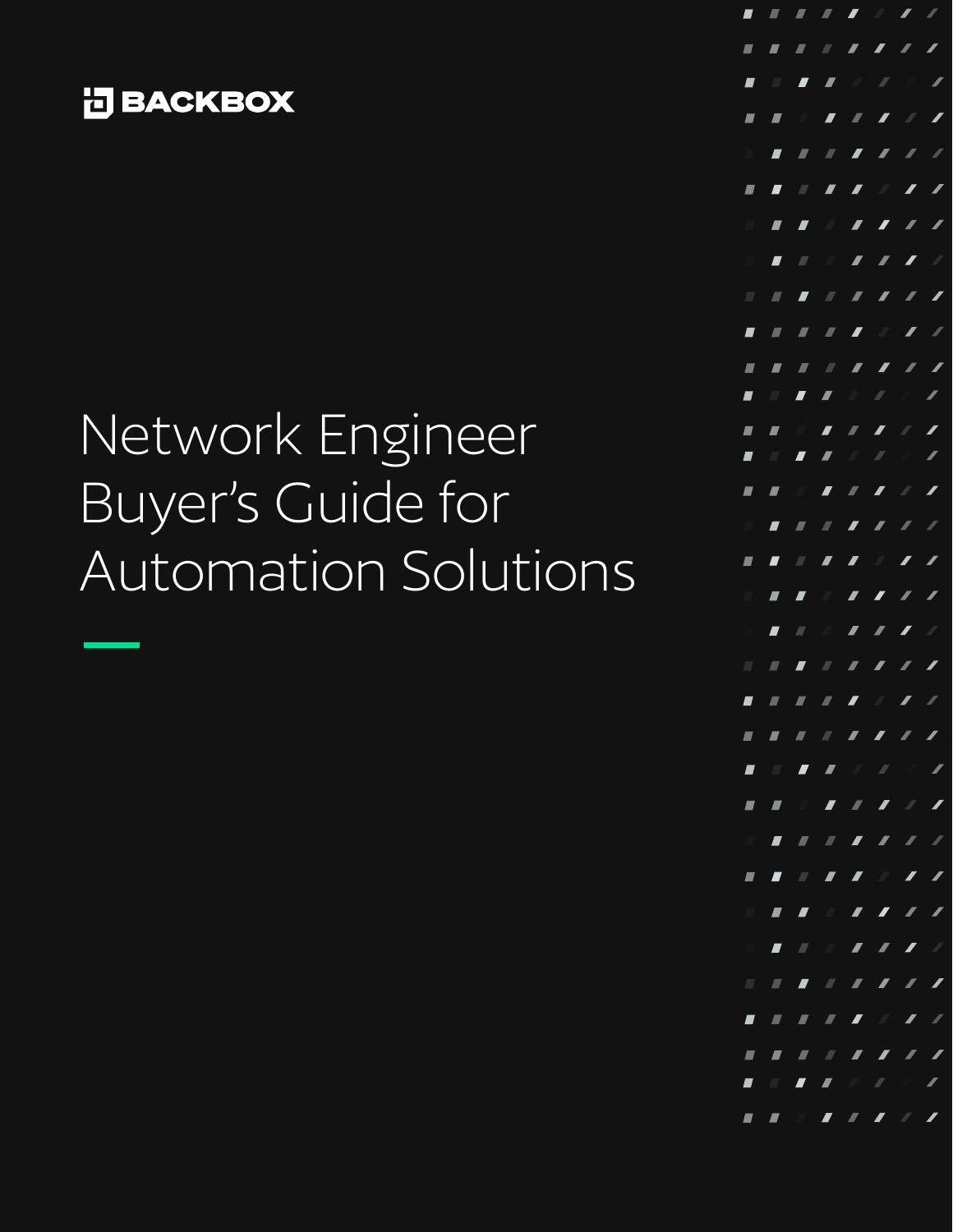# Table of Contents

vendor questions

 $\left|I_{\pm}\right\rangle$ 

|                | Introduction to network automation                                                 |
|----------------|------------------------------------------------------------------------------------|
|                | Five questions network administrators should<br>ask when assessing current systems |
| 2 <sup>1</sup> | Kicking the tires: key criteria for evaluating<br>network automation options       |
|                | Navigate the marketplace with these 10                                             |

 $\Box$ D  $\overline{\phantom{a}}$  $\overline{\mathcal{N}}$  $\sqrt{2}$  $\overline{\mathcal{L}}$ 1  $\mathcal{L}^{\mathcal{L}}$  $\overline{\phantom{a}}$  $\mathcal{L}^{\prime}$  $\mathcal{N}$  $\sqrt{2}$  $\sqrt{2}$  $\overline{\phantom{a}}$  $\sqrt{2}$  $\mathcal{N}$  $\sqrt{2}$  $\sqrt{2}$  $\mathcal{L}^{\mathcal{L}}_{\mathcal{L}}(\mathcal{L}^{\mathcal{L}}_{\mathcal{L}}(\mathcal{L}^{\mathcal{L}}_{\mathcal{L}}))\otimes \mathcal{L}^{\mathcal{L}}_{\mathcal{L}}(\mathcal{L}^{\mathcal{L}}_{\mathcal{L}}(\mathcal{L}^{\mathcal{L}}_{\mathcal{L}}))\otimes \mathcal{L}^{\mathcal{L}}_{\mathcal{L}}(\mathcal{L}^{\mathcal{L}}_{\mathcal{L}}(\mathcal{L}^{\mathcal{L}}_{\mathcal{L}}))\otimes \mathcal{L}^{\mathcal{L}}_{\mathcal{L}}(\mathcal{L}^{\$  $\sqrt{2}$  $\overline{\mathscr{N}}$  $\overline{\mathcal{L}}$  $\sqrt{2}$  $\mathcal{N}$  $\overline{\mu}$  $\overline{\mathcal{L}}$  $\overline{\mathscr{N}}$  $\mathcal{A}$  $\sqrt{2}$  $\overline{\phantom{a}}$  $\overline{\mathbb{Z}}$  $\overline{\phantom{a}}$ Л  $\sqrt{2}$  $\mathcal{L}$  $\overline{\phantom{a}}$  $\overline{\mathcal{M}}$  $\overline{\mathcal{M}}$  $\overline{\mathcal{L}}$  $\mathbb Z$  $\mathbb Z$  $\overline{\phantom{a}}$  $\overline{\mathbb{Z}}$  $\mathcal{L}$  $\overline{\phantom{a}}$  $\sqrt{2}$  $\mathcal{L}$  $\mathbb{Z}$ D  $\overline{\phantom{a}}$  $\mathcal{J}$  $\sqrt{2}$  $\sqrt{2}$  $\overline{\mathbb{Z}}$  $\overline{\phantom{a}}$ F  $\overline{\mathcal{A}}$  $\mathcal{L}^{\prime}$  $\mathcal{N}$  $\sqrt{2}$  $\overline{\phantom{a}}$  $\overline{a}$  $\overline{\mathbb{Z}}$  $\mathbb Z$  $\sqrt{2}$  $\overline{\mathbb{Z}}$  $\overline{\phantom{a}}$ D  $\overline{\phantom{a}}$  $\overline{\mathcal{L}}$  $\mathcal{L}$  $\overline{\mathbb{Z}}$  $\mathbb Z$  $\overline{\phantom{a}}$  $\sqrt{2}$  $\overline{\phantom{a}}$  $\mathcal{L}^{\prime\prime}$  $\mathcal{A}$ Í  $\sqrt{2}$  $\sqrt{2}$  $\sqrt{2}$  $\mathcal{N}$  $\mathcal{N}$ D  $\overline{\phantom{a}}$  $\sqrt{2}$  $\mathcal{N}$  $\mathcal{N}$  $\overline{\mathbb{Z}}$  $\mathbb Z$  $\overline{\phantom{a}}$  $\sqrt{2}$  $\mathcal{J}$  $\label{eq:1}$  $\sqrt{2}$  $\mathbb Z$  $\mathcal{N}$  $\overline{\mathbb{Z}}$  $\equiv$  $\sqrt{2}$  $\overline{\mathcal{M}}$  $\mathcal{L}$  $\mathbb Z$  $\overline{\phantom{a}}$  $\overline{\mathcal{N}}$ 

 $\overline{\phantom{a}}$ 

 $\mathcal{L}$ 

D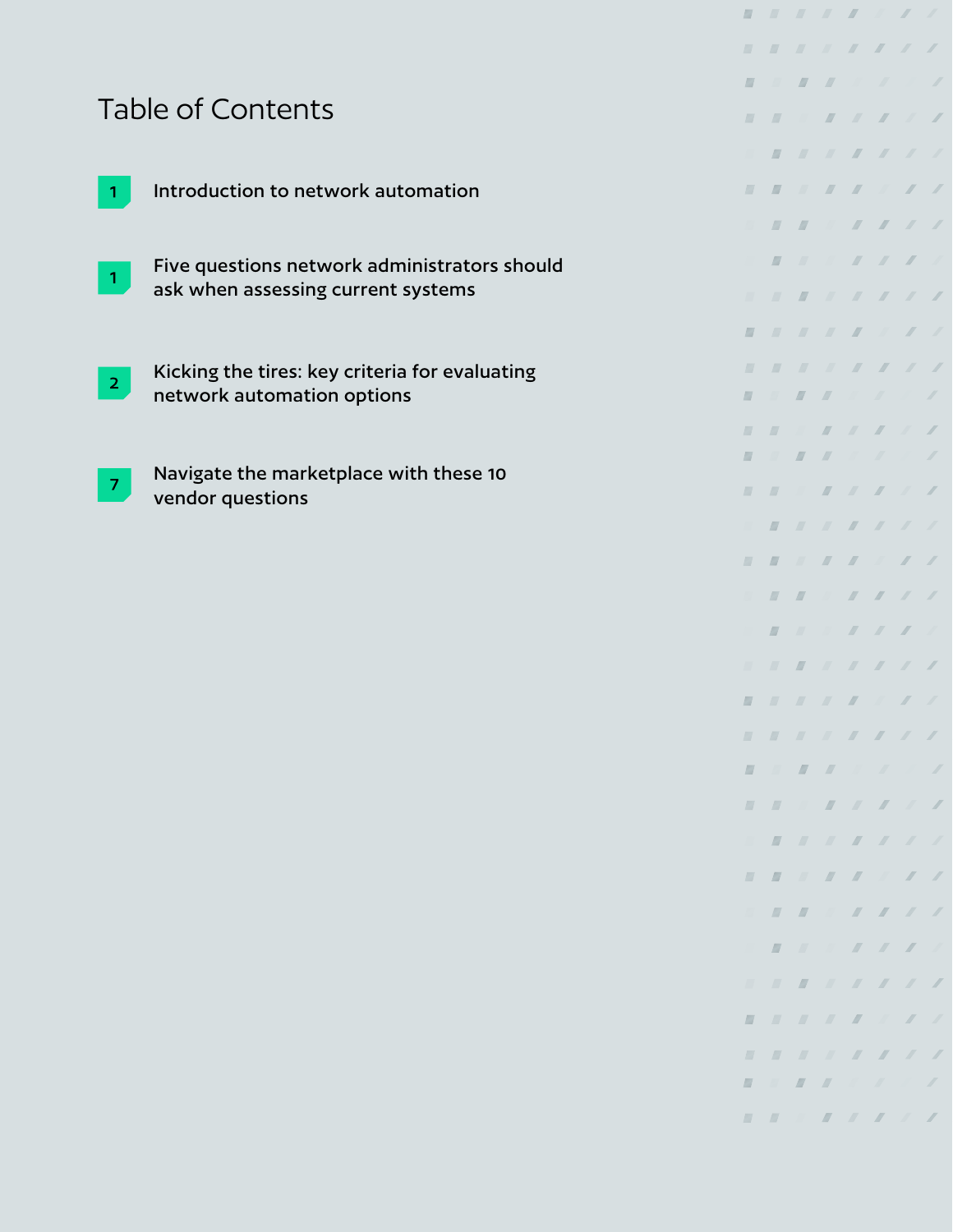# Introduction

The network automation buyer's journey is not for the faint of heart. While Intelligent Network Automation solutions can deliver sweeping value to network operations in the form of enhanced security and availability, the marketplace is filled with options... and no small amount of hype. Making the right choice requires assembling the right expertise within the enterprise – a buying team with the technical and operational knowledge to evaluate each solution for its suitability in meeting an organization's specific needs and business objectives.

Network engineers play a critical role in this process of doing the homework – knowing the benefits and limitations of each option, what features to look for, what questions to ask, and what pitfalls to avoid. This guide will help the technical buyer navigate all these considerations, with real world examples to illustrate how network automation solutions should ideally work within the enterprise. Our goal is to support decisionmaking and empower the buyer to confidently choose the network automation solution that best suits the needs of the organization.

# Five Questions Network Administrators Should Ask When Assessing Current Systems

Making the right choices in network automation requires asking the right questions up front about your current systems. These five questions can help baseline existing capabilities – and clarify how best to evolve them with network automation.

### **What network automation tools do you currently have in place?**

Do you have legacy tools sitting around that were bought to automate network changes but have fallen out of use? Do you have home grown automation tools that could be updated to handle new requirements? Do your cloud teams leverage a cloud automation tool that could be connected to your network automation strategy? Inventorying the building blocks that you have in place is a great place to get started.

### **What other tools are in your network operations stack? 2**

Do you need to integrate your network automation capabilities with the rest of your NetOps tech stack? Will you need to integrate with a service desk tool? Are there NetOps-oriented automation use cases within the scope of this automation project?

W<br>W<br>sin<br>ch<br>ne

While there is no single formula for choosing the right network automation solution, it is possible to isolate key criteria for your toolkit to ensure maximum efficiency, security and value for the organization.

**1**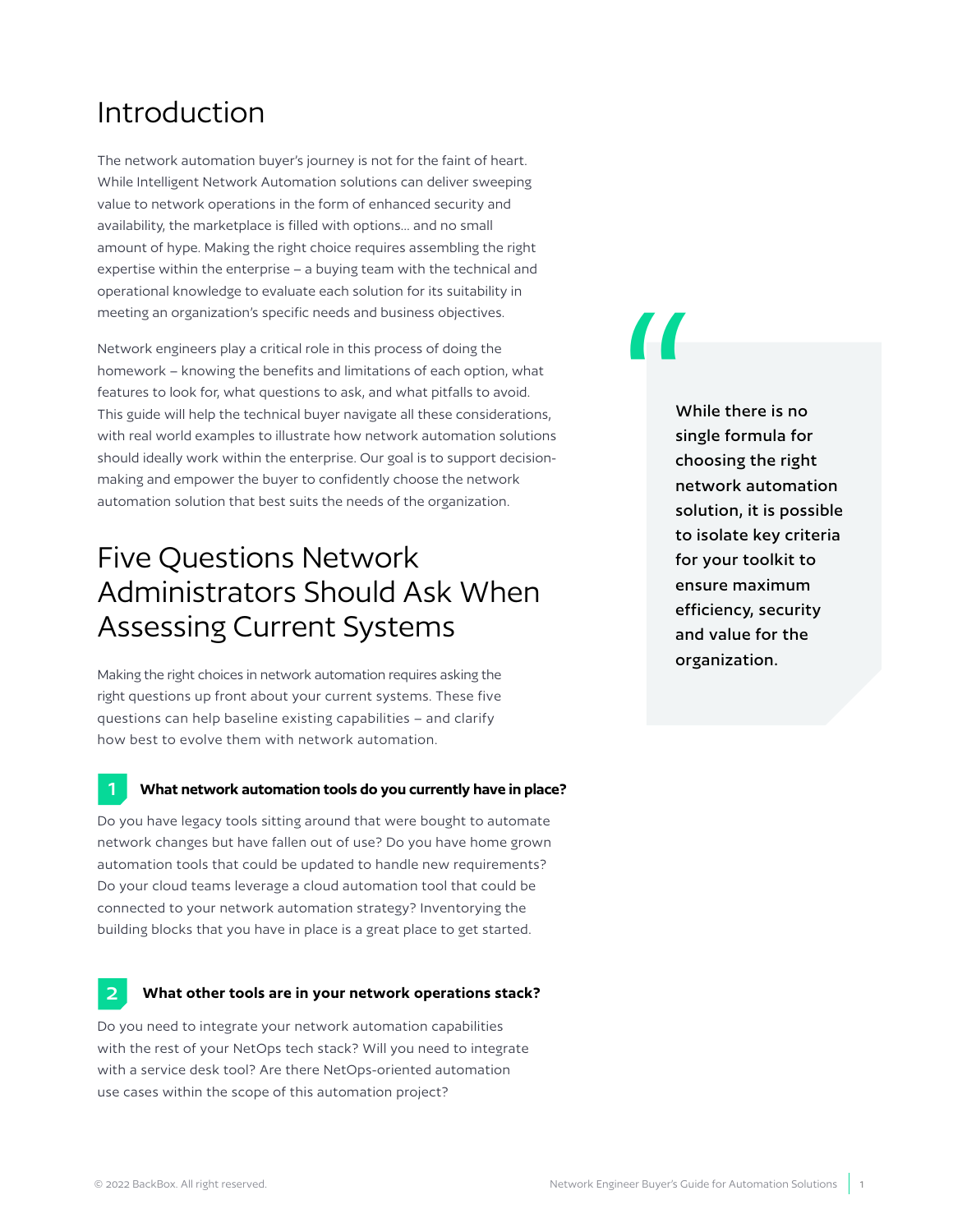### **How ready is your team?**

**3**

Are you overstaffed or understaffed? Is there someone on the team with deep Python skills and extra time on their hands, or do you need this to be as turnkey as possible? Has someone been specifically selected and trained to become the network automation expert or to act as a lead for the team?

### **4 Have you defined and assessed the management scope?**

Which parts of the network will this automation project touch? Are all of those parts routable from a single location? What kinds of devices are present? Which versions of TCP/IP are in use? Do you have a current inventory of all your network devices? How standard are configurations today? Questions like these can help define and narrow scope, an important step in any successful network automation strategy.

### **5 Do you leverage any of the vendor-provided configuration management tools?**

In some cases, working with the tools provided by your hardware vendors can offer significant value. If your team highly leverages these types of tools, then understanding how they can be integrated within your overall network automation strategy is a key part of building requirements for a successful project.

# Kicking The Tires: Key Criteria for Evaluating Network Automation **Options**

Because the network automation marketplace offers countless choices, buyers must do their homework on capabilities, performance and how to avoid solutioning more (or less) than what they really need. As mentioned above, a large enterprise may have thousands of tasks or use cases ripe for network automation. How do you ensure you're solving the problems you need to solve without over or under-buying?

While there is no single formula for choosing the right network automation solution, it is possible to isolate key criteria – some must-haves in your network automation to ensure maximum efficiency, security and value for the organization. Here are four core capabilities to assess, including industry-relevant examples, when evaluating the merits of a network automation solution:

I Look for solutions that enable automated backups of all the devices on the network, and can automatically verify backup processes.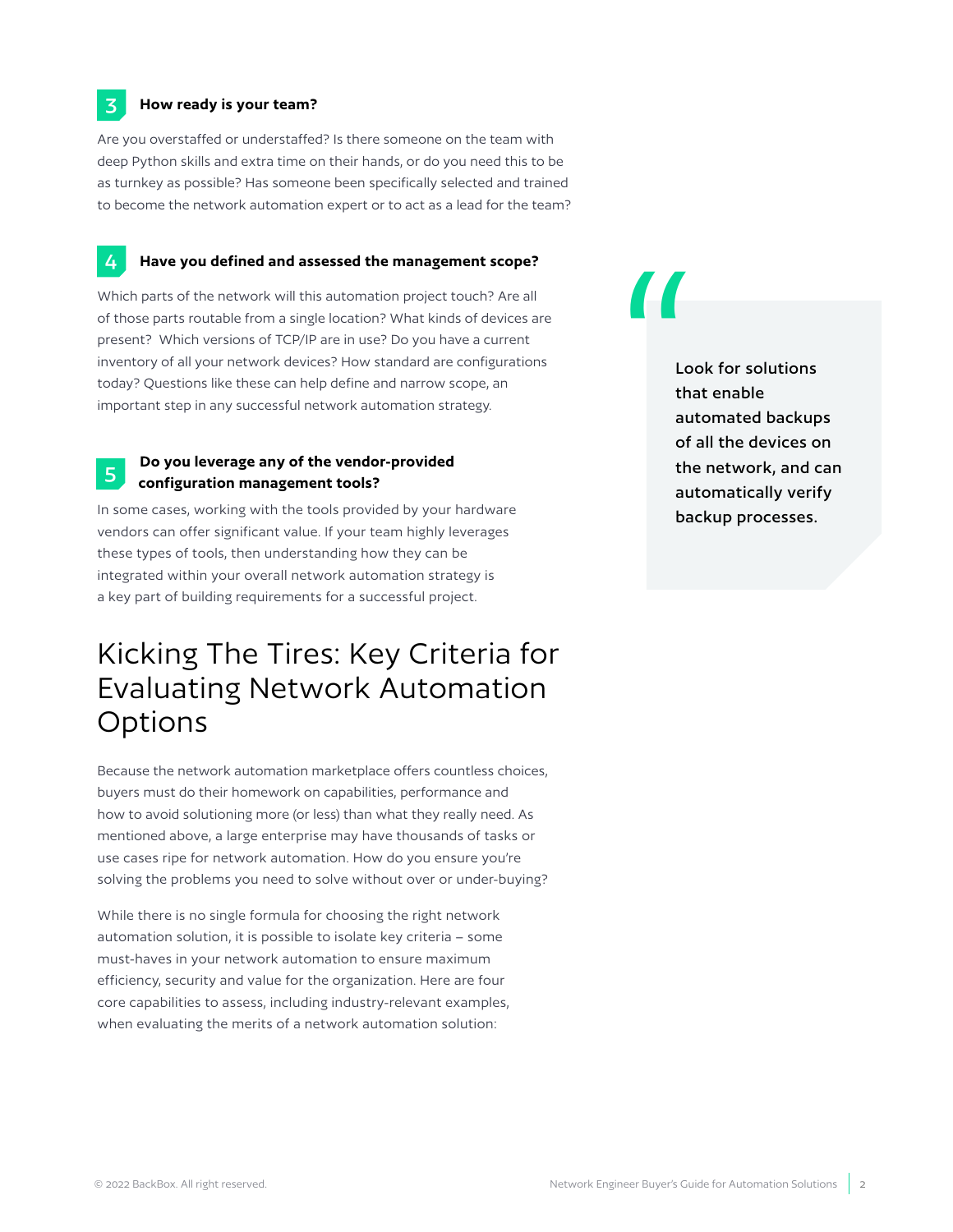# **Automated Backup, Recovery and Verification**

Superior network automation solutions should provide hassle-free, automated backup that includes seamless disaster recovery procedures and automatic verification procedures. This should be the case regardless of how many multi-tenant sites and service providers are involved. Look for solutions that enable automated backups of all the devices on the network, can schedule and store any number of configuration backups for as long as needed, and can automatically verify backup processes.

Your goal is to eliminate the need for manual or scripted backup procedures, pulling all the configuration files required for recovery and storing them in a central and secure location. This enables the automated backup and storage of device configurations, single-click recovery, real-time inventory management, custom task automation, and pre-emptive health checks for all your critical devices.

# Industry Example: Backup and Recovery

### Challenge:

A large, global manufacturing company needed a platform that provided consistent, scheduled backups that could reliably be used to recover devices when they failed or when unwanted configurations were made to devices.

### What they did:

The company set up a list of requirements and found several vendors that matched their requirements.

### Outcome:

The company was able to run through a proof of concept in their lab environment, develop a test plan of their scenarios, and work with a proven vendor that showed them the value of an open platform that integrates securely in their environment.



### **Task Automation**

Strong task automation is a must-have for any Intelligent Network Automation solution worth its salt. This is a requirement that becomes especially critical at scale. A task may be as simple as adding or removing an administrator from devices, or as elaborate as performing complex

T<sub>te</sub> Table

Tasks quickly become unmanageable in scenarios where you need to push a configuration to a large number of multi-vendor devices.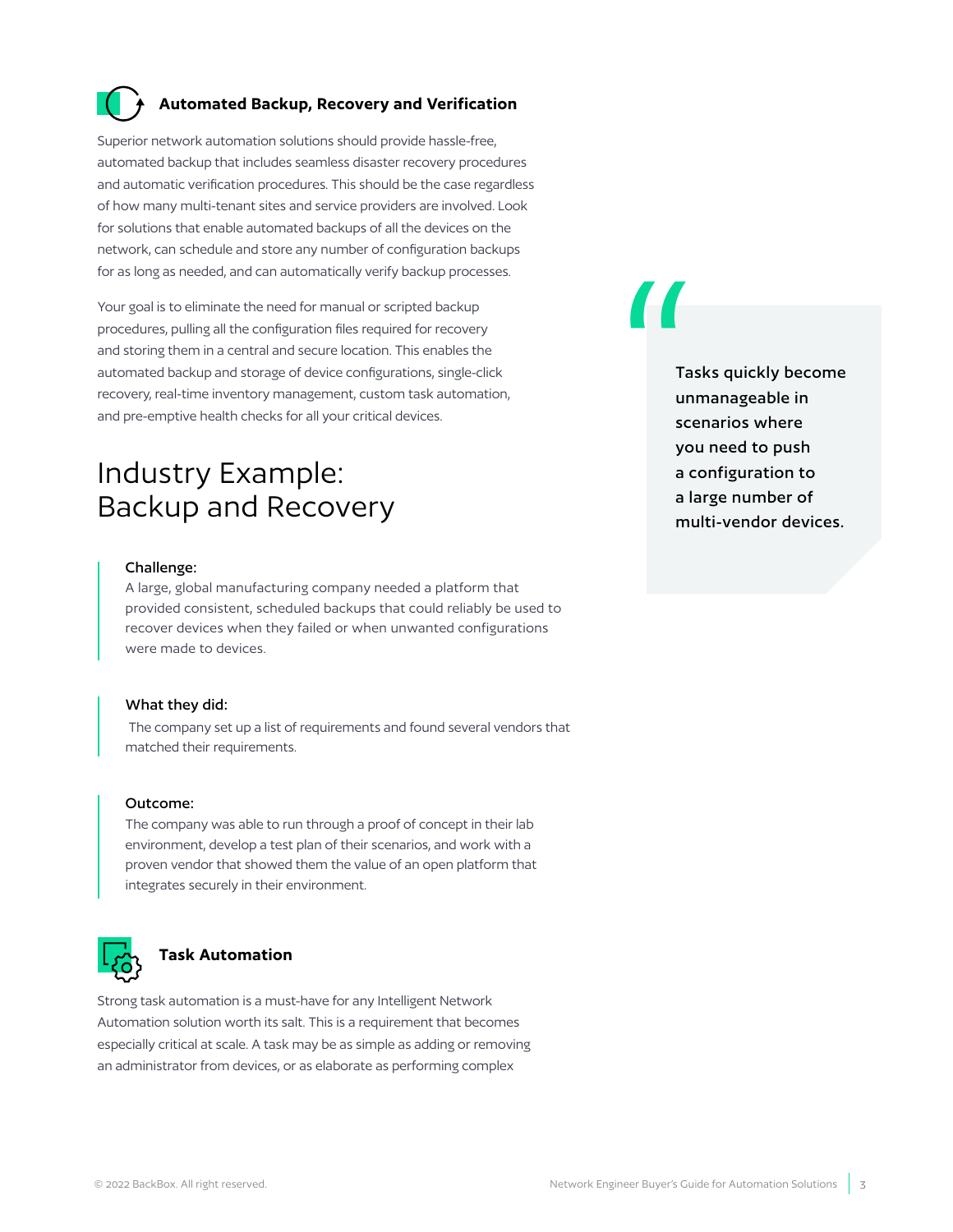automated upgrades or hotfixes to multiple devices with the single click of a mouse. Look for solutions that offer a set of pre-configured tasks that can alter configuration settings on multiple devices.

Tasks quickly become unmanageable in scenarios where you need to push a configuration to a large number of multi-vendor devices. Your solution should be able to adjust operating system level parameters, access lists, policy changes, routing, and many other common configurations seamlessly, across numerous devices at one time. Also seek out options that can build custom chains of automation to complete either routine or complex tasks – for example, upgrading IOS while including post and pre checks – to simplify and make the process much more effective.

# Industry Example: Task Automation

### Challenge:

A regional bank was faced with constant, unapproved changes to device configurations that were causing service impacts to their customers and users.

### What they did:

The bank implemented a platform that can take snapshots of configurations from acentral, virtual machine – allowing visual display comparisons of configuration files,by device and by file, to identify specific daily changes to configuration files.

### Outcome:

The tool was able to save valuable time-to-recovery by providing a daily report of only the devices on which configuration changes were made in a specified time frame. The configuration could be quickly and confidently reverted and applied to restore the device to its prior working state.



### **Network Visualization**

Network visualization is much more than just a snapshot of assets that make up your network. Your network automation solution should allow a level of visibility and control that enables robust, flexible asset management. Look for dynamic visualization options with automation strong enough to support a granular, real-time understanding of the life cycle of customer devices – with constantly updated inventory and accessible knowledge on hardware, software, and configuration data of customer devices.

# TH TH CC PH

The best solutions come with a predefined signature set that can check the health of your systems and ensure uniformity and consistency of your device configuration.

35%

According to **[Gartner](https://blogs.gartner.com/andrew-lerner/2022/02/27/the-state-of-network-automation-in-2022/)**, as of 2022 less than 35 percent of network activities are automated.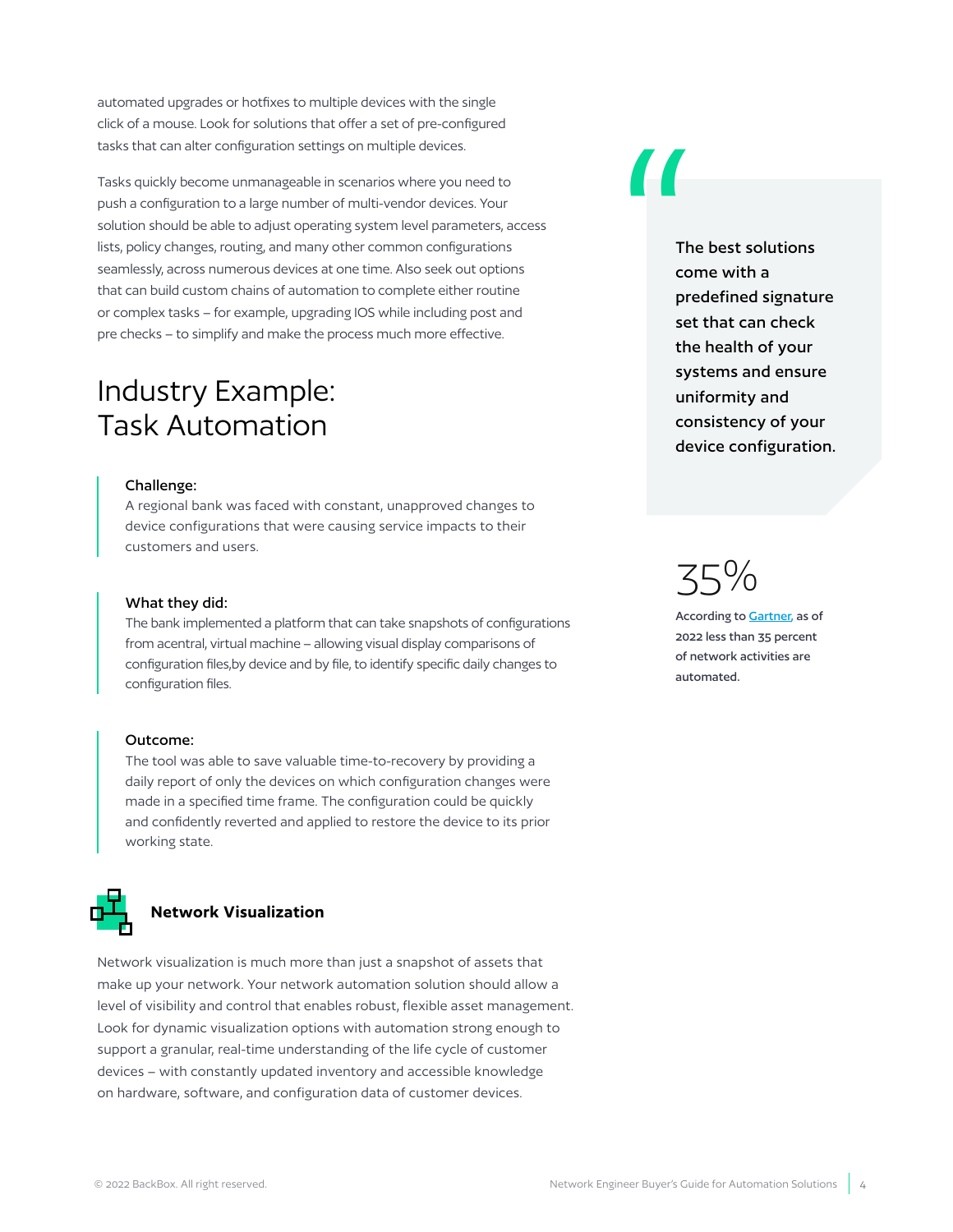Choose solutions that can automatically grab network information, such as routing and IP data, and draw a network map based on it. Such maps can give users real-time, full visibility into the network without the need to use manual drawings or conduct specific, limited scanning. From this map, the user can track routes across network assets, see backup status of devices, and even open a terminal window to the devices appearing in the map.

# Industry Example: Network Visualization

### Challenge:

A global telecommunications service provider needed a solution that could help position the organization to win services business in competitive bids across unknown network environments.

### What they did:

They needed a vendor that not only had a rich set of features for common device types, like device backup and recovery, but also a feature that could make sense of the network and map it.

### Outcome:

They selected a vendor that had an out-of-the-box feature set that showed a network map so they could propose services that saved their customers time and money. As a result, they were able to move more quickly to win business.



## **Operational and Security Audits**

The right Intelligent Network Automation solution can support preemptive health checks on the network to prevent problems and verify proper operations before an issue affects the network. It's important that any measurable data that is taken during these checks can be collected, saved and reviewed over time. This will streamline ongoing device management needs such as upgrades, replacements, or even just routine configuration changes.

The best solutions come with a predefined signature set that can check the health of your systems and ensure uniformity and consistency of your device configuration. They should have predefined signatures for operational checks that can help you comply with company or industry policy standards, as well as auto-remediate nonstandard configuration. And make sure your solution choice can perform checks on the application level, since this allows for much deeper intelligence than would otherwise be available.

TH<br>TH<br>Sa Sc<br>Sc<br>Sc<br>Th The right solution can save time, facilitate scalability, and free up human resources to focus on more strategic tasks and decision points.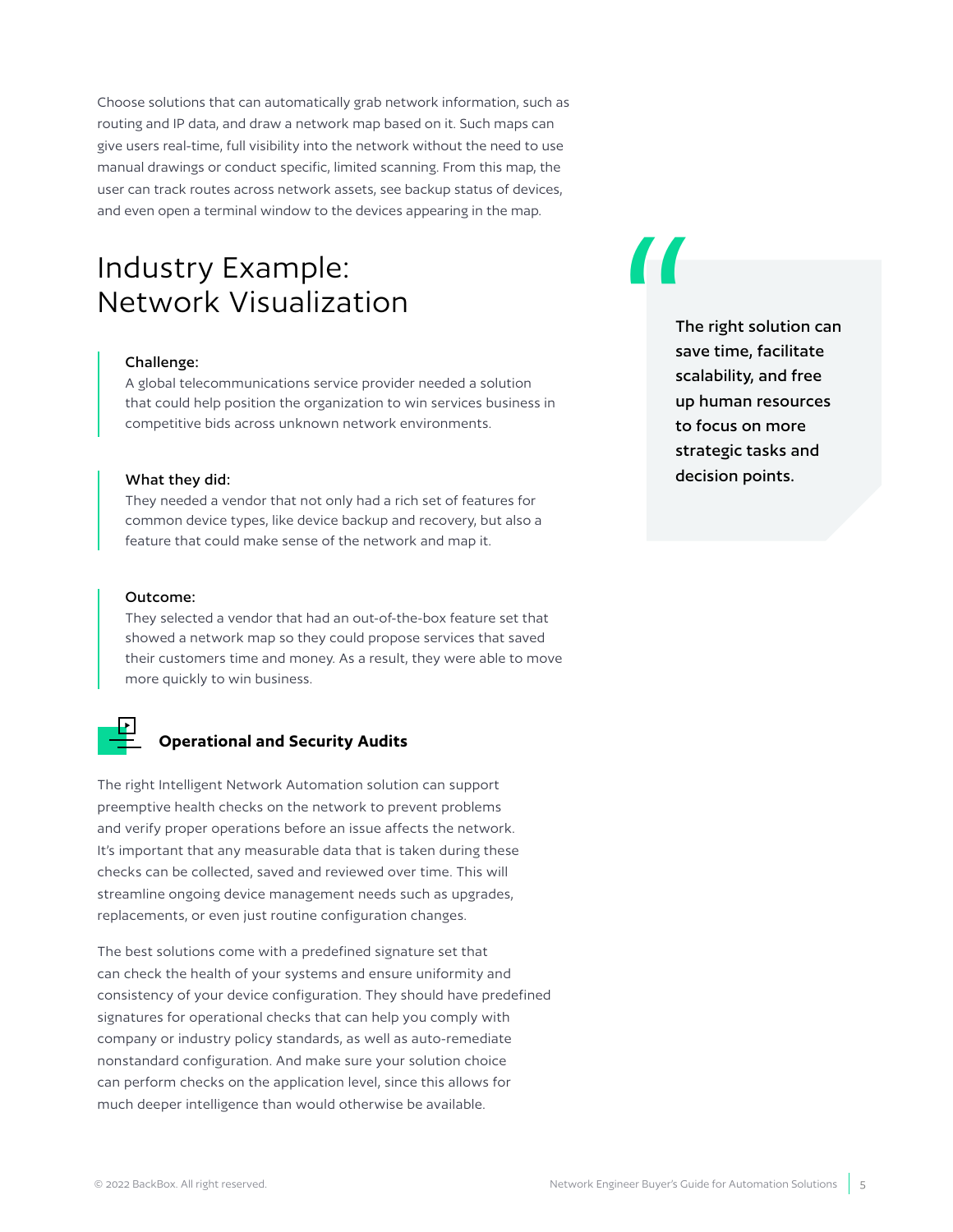# Industry Example: Preemptive Network Health Checks

### Challenge:

A large global service company needed out-of-the-box functionality to satisfy requirements for replacing a legacy solution, and building a set of network health check signatures for one of their large customers running a variety of network devices.

### What they did:

They went through their current vendor list, identified shortcomings, and put together a request for proposal with a checklist of device connections.

### Outcome:

They selected a vendor that was able to satisfy most of the functionality out-of-the-box and was willing to provide training for them on how to build the functionality they needed using their tools.

### **Additional Considerations**

This is just a partial list of some key capabilities that define a superior solution. Generally speaking, your network automation solution should not be difficult to implement, and you shouldn't have to wait very long to start seeing the benefits.

It's important to vet each network automation solution for how well it solves the challenge organizations face in minimizing the human element in infrastructure management. The right solution can save time, facilitate scalability, and free up human resources to focus on more strategic tasks and decision points. With automation, IT staff can devote more quality time to strategic activities like R&D or growth-related initiatives, instead of administrative work like updating configurations with manual laborious scripts.

Inventory management remains critical. Your solution should be able to regularly pull necessary asset information for a dynamic list of devices associated with the network – generating custom workflows and reports that are automatically populated and updated with each backup. Related to this is the need to standardize procedures and streamline knowledge transfer to avoid "homegrown scripts" and other bottlenecks from excessively manual processes.

The networking automation solution itself should stand up to the scrutiny of industry standards and methodologies for security and compliance. This will ensure that, as your solution goes to work in your IT environment, the integrity of your information assets is maintained, your business risks are reduced, and data remains protected.

Finally, look to reduce the number of vendors in your tech stack and hold your vendor products accountable when it comes to reducing complexity. After all, the reason you're buying a network automation solution to begin with is to reduce the hassle of staying efficient, secure and agile in the face of changing business circumstances. This includes eliminating compliance headaches; look for vendors who have auto-generated verification and reporting to ensure an automation task was successful; this is especially key for quality assurance and regulatory compliance.



According to **Gartner**, IT system downtime causes an average loss of \$300,000 per hour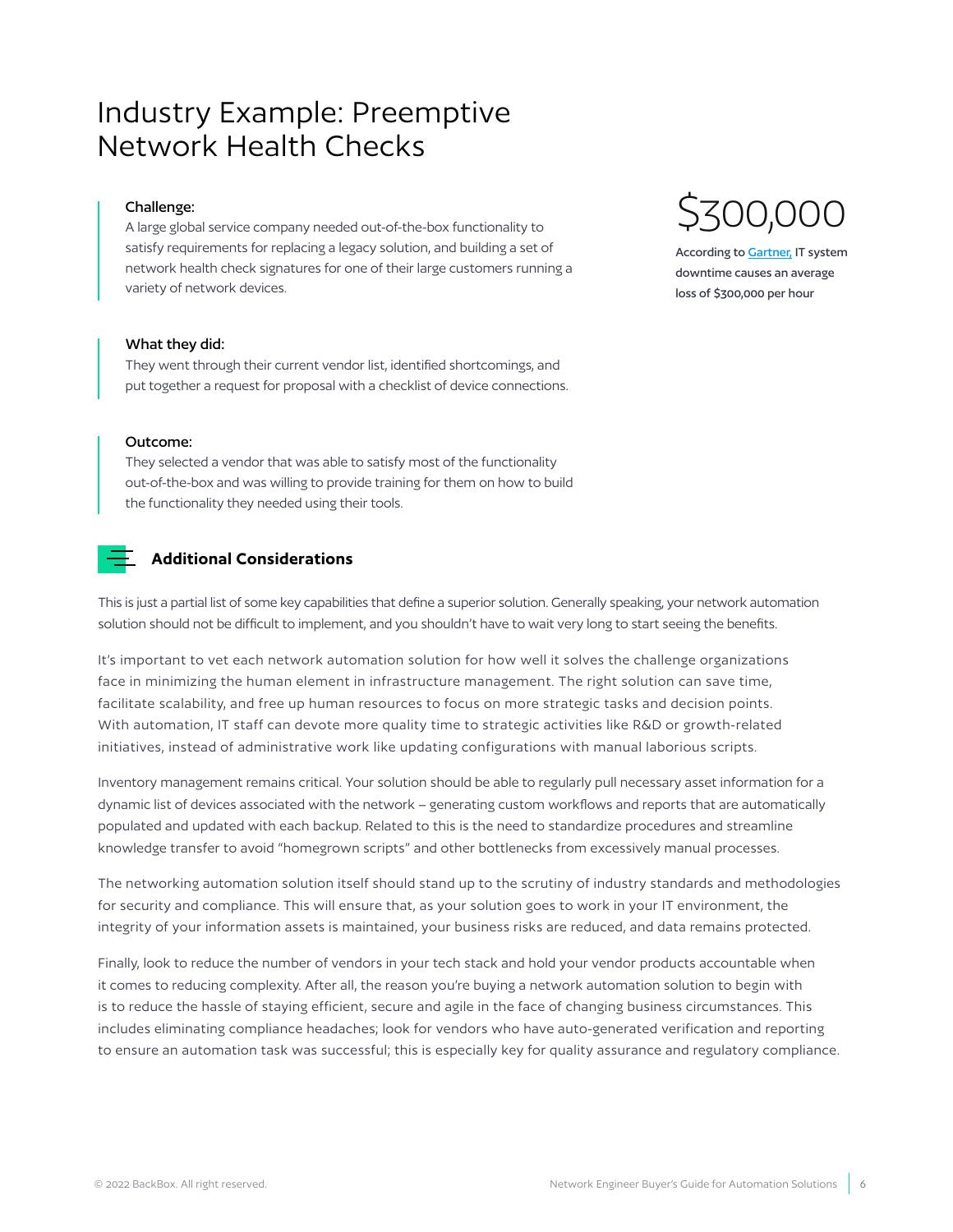# Navigate The Marketplace With These 10 Vendor Questions

Here is a cheat sheet of 10 questions to ask vendors to help cut through the hype and zero in on the value for your enterprise.



### **What types of vendors do you support?**

Be sure to steer clear of solutions that give you narrow options for vendor integration. The best network automation solutions will be technology agnostic and support a best-of-breed ecosystem comprised of devices from hundreds of vendors.

**2**

**4**

### **What are the types of automation you support?**

Avoid being hemmed in by solutions that require lots of setup to solve only a precise problem that locks you into their product, processes and way of thinking. A large enterprise may have literally thousands of potential automations; find a solution that has out-of-the-box, preconfigured automation for the vast majority of them.

### **Does the solution have verification steps to confirm an automation was successful? 3**

Go with a solution provider that offers this capability – with outputs, visualizations, and reports to ensure both quality and compliance in your operation.

### **What is the process for adding or customizing automations?**

Do you have to go to the vendor for every little tweak or to add a new automation use case? If the answer is yes, move on to another prospect. The best solutions empower your business users to customize automation tasks, or even invent new ones, in a low code or no code environment.

### **What level of customer support do you offer? 5**

Is your vendor knowledgeable and easy to reach? Are they versed in multiple, best-of-breed technologies to help you optimize and troubleshoot their solution within your broader network apparatus? Do they offer flexibility for any non-supported device or vendor to be added on the fly? The answer to all these questions should be yes.



### **What about automated patch and upgrade management?**

Does the solution save time and help ensure a hardened network infrastructure by automating the implementation of patches and upgrades? The answer should be yes, ideally in a process that can automatically implement patches and upgrades across your entire network in minutes.



### **How flexible is your licensing model?**

Look for options that afford flexibility in licensing, including options for perpetual or subscription-based licensing; multiple expiration dates within a license file; and if needed, separate licenses for network and security devices such as routers, switches and firewalls.

**8**

### **Which environments and third-party integrations can your solution support?**

Make sure you're not falling for a network automation solution that boxes you in to a limited or closed ecosystem. Your solutions should work in multi-cloud environments and on-premises with any type of VM, VMware, Hyper-V, Virtual Box, or other platform. And it should offer REST API code examples to incorporate with third-party solutions and ticketing systems.

### **Can your system support centralized device management? 9**

Look for solutions that can push configuration to multiple devices, onboard devices to the network, and keep them up to date. Capabilities should include real-time dynamic inventory information and reports for all devices.

| Hov  |  |  |
|------|--|--|
| -001 |  |  |

### **How does your platform enforce security and compliance policies?**

Your network automation solution should help simplify compliance with industry, vendor or regulatory policies. It should rapidly identify issues before they impact network and data integrity. And it should generate multiple types of reports including user reports, schedules configured, backup job configured, backup status, device inventory and more.